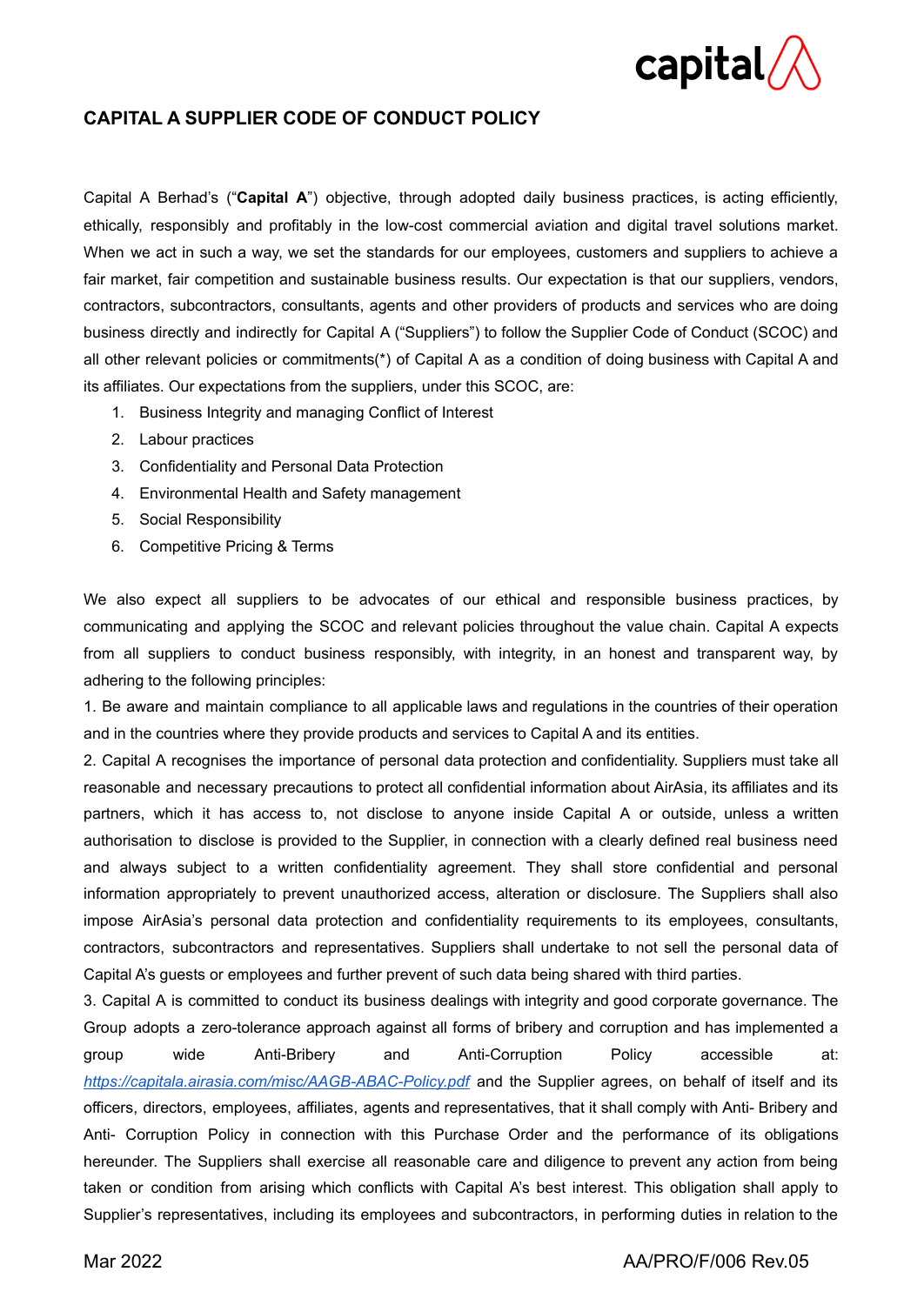

### **CAPITAL A SUPPLIER CODE OF CONDUCT POLICY**

business being conducted on behalf of the Supplier. The Suppliers shall establish precautionary measures to prevent its representatives from making, receiving, providing or offering gifts, entertainment, payments, loans or other considerations for the purpose of influencing individuals to act contrary to Capital A's interest with regard to performing its duties to fulfill its obligations and requirements of business dealing with Capital A. If the Supplier is aware or has knowledge on any such misconduct that causes unfair business advantage or personal benefit to parties influential in securing the business for the Supplier, or representative which constitutes corruption or bribery, or if the Supplier has substantive suspicion in this regard, the Supplier shall review such conduct against our **Whistleblowing Policy** (https://capitala.airasia.com/whistleblowing\_channel.html) and shall report such misconduct by sending an email to [whistleblower@airasia.com.](mailto:whistleblower@airasia.com) All such reports are treated as confidential, and you may remain anonymous where permitted by law.

4. Suppliers shall create a work environment in which employees and business partners are respected and valued for their contributions, free from discrimination or any form of abuse. All employment decisions must be based on qualifications, skills, performance, and experience.

5. Suppliers shall comply with all applicable wage, working hours, and benefits laws and regulatory requirements. Suppliers should also strive to meet international standards for working hours and rest periods. Where a supplier's practices do not meet such international standards, the supplier should identify the root causes and work to improve its practices.

6. Suppliers shall maintain and promote fundamental human rights including freedom of movement of workers. Employment decisions must be freely conducted and fair and there can be no coerced or prison labor, and no use of physical punishment or threats of violence or other forms of physical, sexual, psychological or verbal abuse to discipline or control. Employment contracts must clearly state the terms of employment and must not restrict worker movement or aimed to prevent worker termination of their employment.

7. Suppliers shall adhere to national law or regulations for employment and comply with relevant International Labor Organization (ILO) standards. Notwithstanding this, Suppliers, hereby represents, warrants and undertakes that it has full knowledge of, and is compliant with, all provisions of: (a) The Bribery Act 2010 (UK); (b) The Modern Slavery Act 2015 (UK); (c) The General Data Protection Regulation 2016/679 (EU); (d) The Malaysian Personal Data Protection Act 2010; and (e) The Malaysian Anti-Corruption Commission Act 2009, each of the foreging as ammended/supplemented from time to time. Without prejudice to the specificity of the foregoing, Suppliers, also represents, warrants and undertakes that it has full knowledge of and is compliant with all applicable laws relating to its place of registration, domicile, operation and/or in any way related to AirAsia and the provision of the goods and/ or services. Further, and without prejudice to the generality of the foregoing, Suppliers, shall comply with all instructions, notices and documents supplied to it by Capital A. Breach of this clause shall be deemed a material breach of this Agreement.Suppliers shall never hire children to perform work.

8. Suppliers shall proactively manage, through systems and controls, health and safety risks to provide an incident-free environment where occupational injuries and illnesses are prevented. In addition, Suppliers shall provide access to safe drinking water, sanitation and hygiene, including adequate restrooms and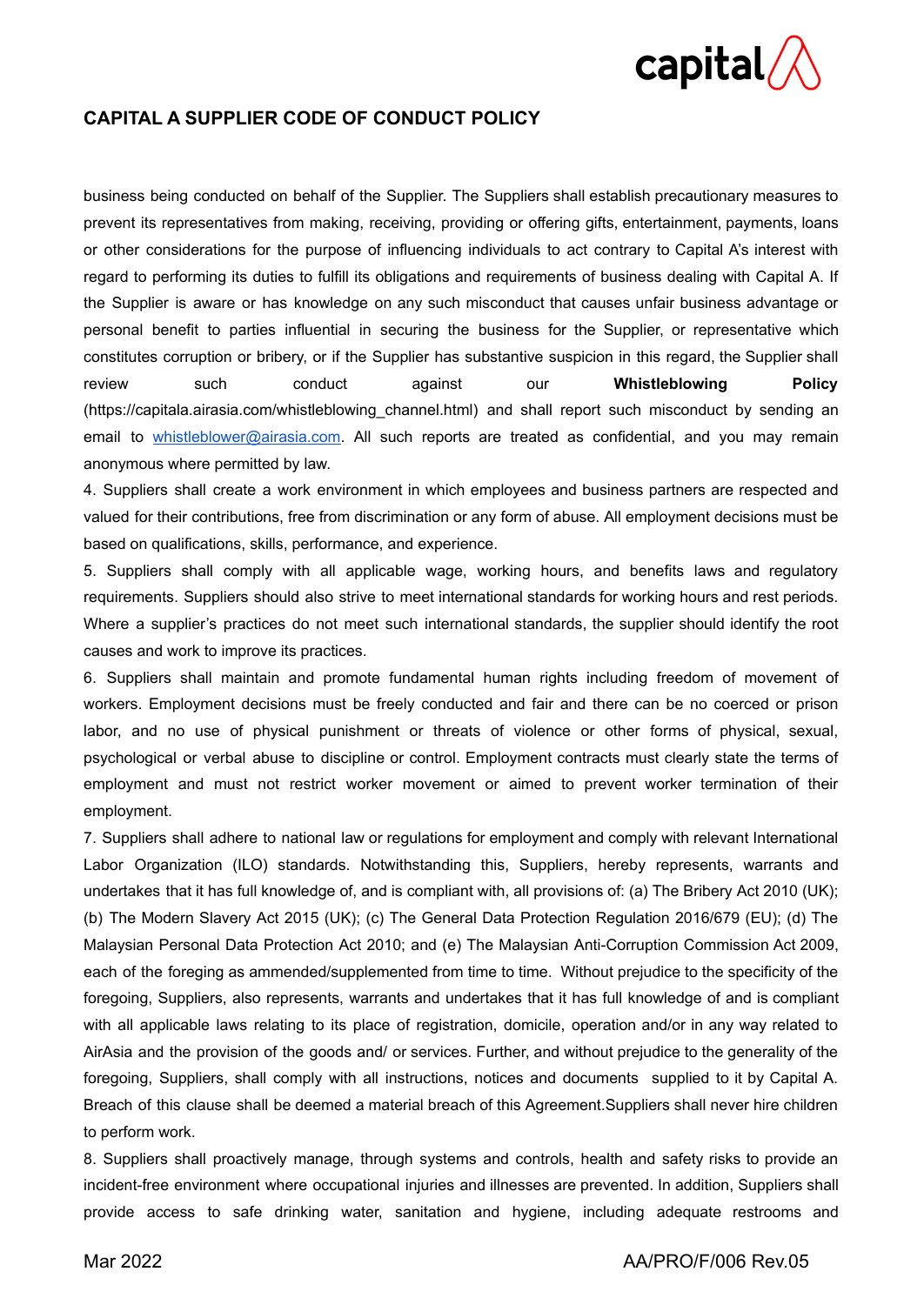# $\mathsf{capital}\mathsf{/}$

### **CAPITAL A SUPPLIER CODE OF CONDUCT POLICY**

handwashing facilities; fire exits and essential fire safety equipment; emergency aid kits; and access to emergency response services including environmental, fire and medical.

9. Suppliers shall carry out operations with care for the environment and comply with all applicable environmental laws and regulations, as well as consideration of opportunities for conservation of natural resources, material recycling and pollution control to ensure cleaner air and water and reduction of landfill wastes. Capital A Suppliers shall identify, set targets and implement action plans for reducing environmental impacts in the areas of water, wastewater, energy, greenhouse gas emissions, waste and packaging, to support delivering the needs of AirAsia's sustainability commitments.

10. Suppliers shall maintain accurate financial and business records in accordance with all applicable legal and regulatory requirements and accepted accounting practices, including with respect to all invoices submitted to Capital A for payment or reimbursement.

11. Suppliers shall deliver products and services meeting applicable quality and safety standards. Consistent with Capital A's commitment to low operational cost, in doing so, Capital A suppliers must ensure they will not compromise on any Safety Standards. Suppliers involved in any aspect of developing, handling, manufacturing, packaging, transporting, or storing our products are expected to a) know and comply with the product quality standards, safety requirements, policies, specifications, and procedures that apply to the products produced at your location, b) follow and adhere to good manufacturing practices, testing and safety protocols, c) comply with all applicable local and international laws and regulations, d) Report issues immediately to Capital A that could negatively affect the safety, quality, cost or public perception of Capital A. Furthermore, Suppliers shall ensure that externally supplied systems and services has all necessary local and/or international certifications, and meets Capital A's safety standards and requirements.

12. Suppliers must enter into contracts and execute purchase orders that mandate compliance with the SCOC. With reasonable advance notice, Capital A may conduct audits to verify Supplier's compliance with the SCOC. In addition, certain suppliers may be required to complete a reputation and financial due diligence process before becoming eligible to do business with AirAsia and during the period of conducted business, from time to time.

13. Suppliers, or anyone acting on Capital A's behalf, are prohibited from providing or offering gifts to Capital A employees that could inappropriately influence business decisions made for AirAsia or gain an unfair advantage.

14. Capital A takes constructive interest in acting socially responsible and promotes the wellbeing of people in the communities. Suppliers, where required, shall adhere to AirAsia's social responsibility commitments and policies while conducting business.

15. Profitability is essential for staying in business. It is a measure of both efficiency and the economic value that our guests place on Capital A Services. Therefore, it is essential for Capital A to maintain low operational unit cost without compromising flight safety standards and quality of services to be able to consistently provide low cost fares to guests. Without profits and a strong financial foundation it will not be possible for Capital A to fulfill its responsibilities outlined above and continue the business relationship with Suppliers. Suppliers, by agreeing to do business with AirAsia, also commit to endeavour seeking efficiencies in their daily business